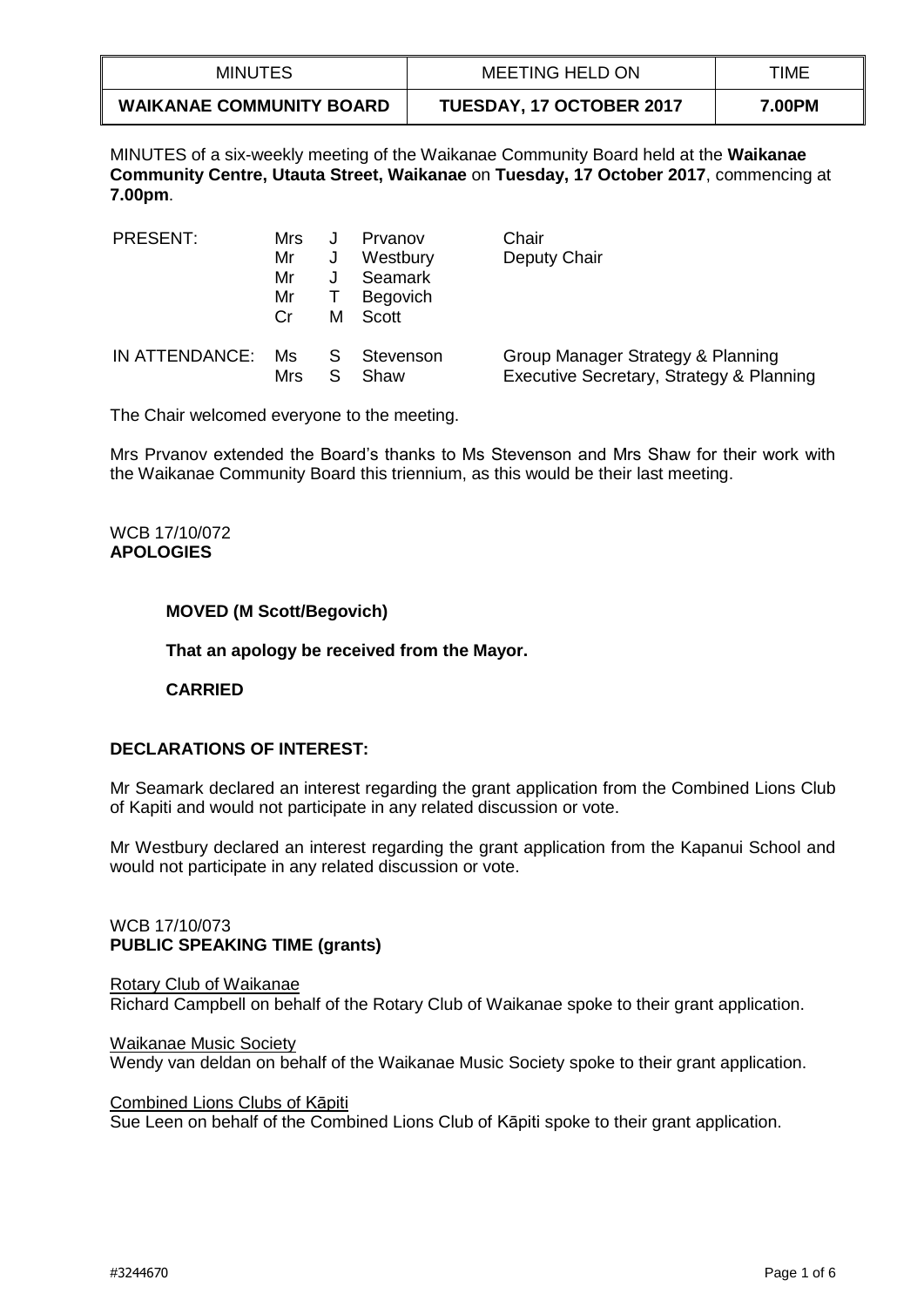| <b>MINUTES</b>                  | <b>MEETING HELD ON</b>          | TIME   |
|---------------------------------|---------------------------------|--------|
| <b>WAIKANAE COMMUNITY BOARD</b> | <b>TUESDAY, 17 OCTOBER 2017</b> | 7.00PM |

#### **PUBLIC SPEAKING TIME (other issues)**

#### Ted Cornell

Mr Cornell spoke to the Board about the signs at Mahara Place that indicate no skateboards and no dogs allowed and questioned whether there was enforcement around this.

WCB 17/10/074 **CONSIDERATION OF APPLICATIONS FOR FUNDING (SP-17-337)**

## **MOVED (M Scott/Begovich)**

**The Waikanae Community Board grants Kapanui School a discretionary grant of \$500.00 to help with the costs of purchasing new uniforms and Piupiu.**

**The Waikanae Community Board grants the Rotary Club of Waikanae a discretionary grant of \$500.00 to help with the costs of sending one or two students to attend the Rotary National Science and Technology Forum.**

## **CARRIED**

Mr Westbury abstained from voting and discussion in regards to the application from the Kapanui School.

## **MOVED (Westbury/Prvanov)**

**The Waikanae Community Board grants the Combined Lions Clubs of Kāpiti a discretionary grant of \$333.00 to help with the costs of purchasing collection bags for the Foodbank Collection.**

## **CARRIED**

Mr Seamark abstained from voting and discussion in regards to the application from the Combined Lions Club of Kapiti.

## MOVED (M Scott)

The Waikanae Community Board grants the Waikanae Music Society a grant of \$1700 from the promotion fund to assist with the costs of printing the Waikanae Music Society's brochure for three years of funding 2018, 2019 and 2020.

LOST through lack of a seconder.

## **MOVED (Prvanov/Seamark)**

**The Waikanae Community Board grants the Waikanae Music Society a three year grant of \$1700 for the 2018 Brochure, \$1800 for the 2019 brochure and \$1900 for the 2020 brochure from the promotion fund to assist with the costs of printing the Waikanae Music Society's brochure.**

## **CARRIED**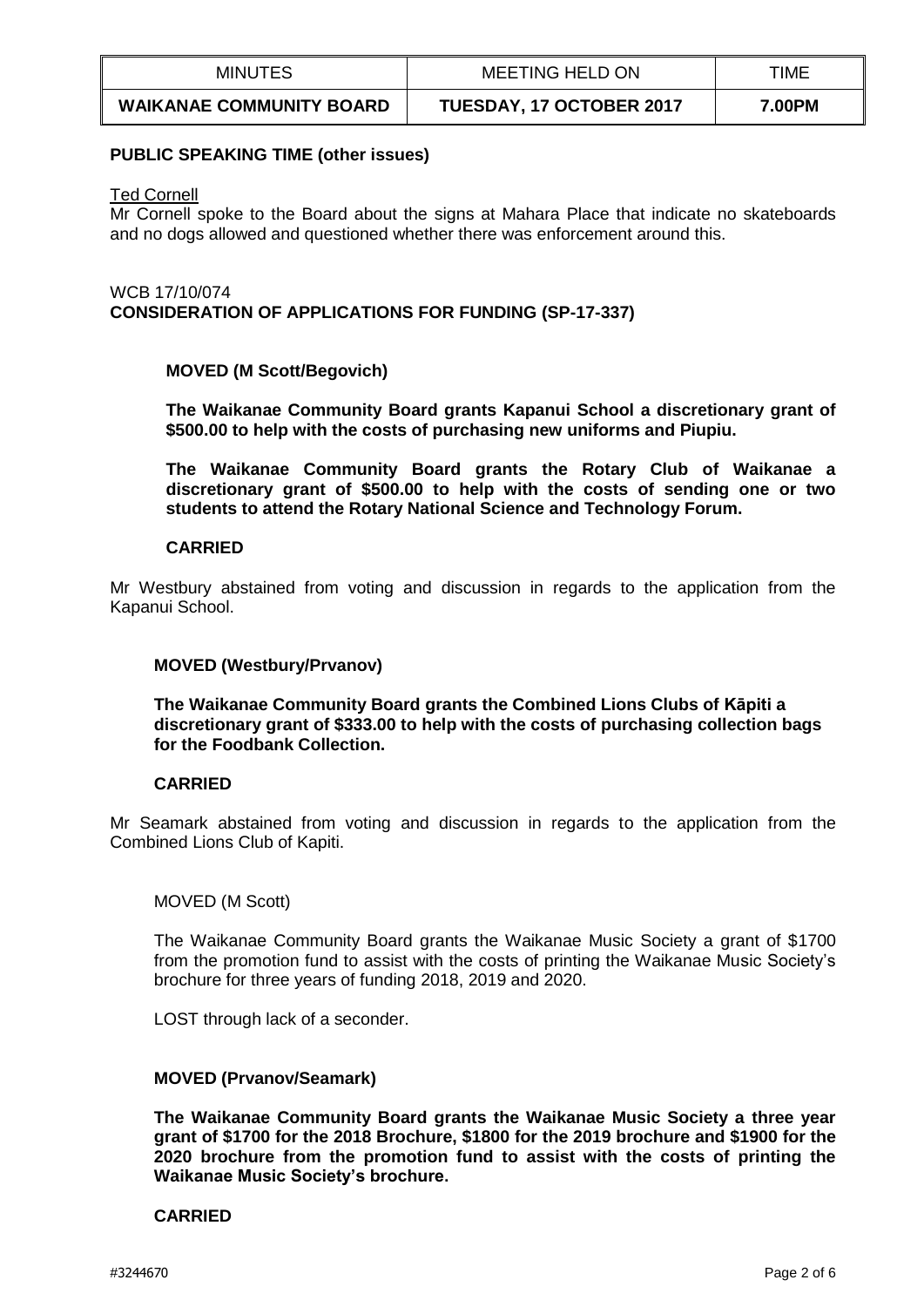| <b>MINUTES</b>                  | MEETING HELD ON                 | TIME   |
|---------------------------------|---------------------------------|--------|
| <b>WAIKANAE COMMUNITY BOARD</b> | <b>TUESDAY, 17 OCTOBER 2017</b> | 7.00PM |

## **MOVED (M Scott/Prvanov)**

**The Waikanae Community Board grants Coastella a grant of \$500.00 from the promotion fund to help with the costs of performances and workshops in local schools.**

## **CARRIED**

### WCB 17/10/075 **MEMBERS BUSINESS**

## **(a) Public Speaking Responses** Staff would consider Mr Cornell's questions re Mahara Place and respond in writing including sending him a copy of the Public Places Bylaw.

- **(b) Leave of Absence**  There were none.
- **(c) Matters of an Urgent Nature** There were none.

## **(d) Community Board Members' Activities and Portfolio Activities**

Mr Westbury updated the Board that he has had discussions with the Disability Access group about the Community Hospital petition that has been circulating and that they were seeking the Board's support with this.

Mr Seamark met with Council staff about Freedom Camping at the end of Tutere Street. The bollards had now been installed in the area concerned but there were still large numbers of freedom campers using this area as well as members of the community parking there for recreational purposes.

Cr M Scott updated the Board that Jackson Stone have been appointed to run the Chief Executive recruitment process and are also in discussions around the acting Chief Executive position. Cr M Scott also provided an update that the Quotable Value valuations will be sent out to the Community shortly, and there was a process for property owners to appeal revaluations.

Mrs Prvanov updated the Board that she had attended the Peka Peka Improved Connectivity workshop on the 15 September. Two location options for 4 way assess to the expressway have been identified and these would be shown at two consultation days on the 28 and 29 October. Mrs Prvanov had also popped into the Waikanae Menzshed which was a hive of activity which was great to see.

## **MOVED (M Scott/Westbury)**

**The Waikanae Community Board received the tabled Community Board member's activities reports.**

## **CARRIED**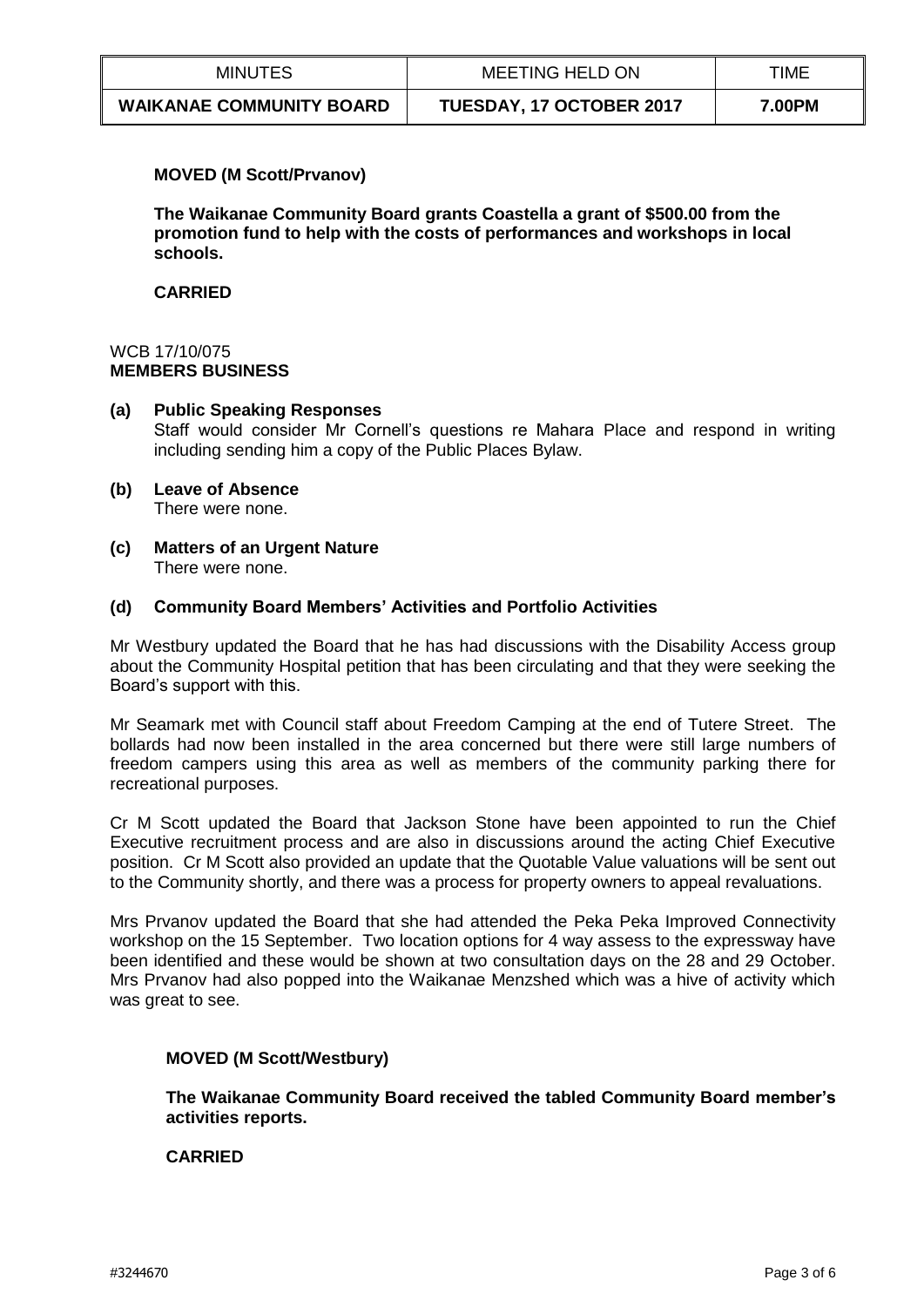| <b>MINUTES</b>                  | <b>MEETING HELD ON</b>          | TIME   |
|---------------------------------|---------------------------------|--------|
| <b>WAIKANAE COMMUNITY BOARD</b> | <b>TUESDAY, 17 OCTOBER 2017</b> | 7.00PM |

### WCB 17/10/76 **ROAD NAMING – WAIKANAE NORTH SUBDIVISION – WAIPUNAHAU ROAD (CORP-17-330)**

MOVED (M Scott)

That the extension to the existing road shown on Appendix 1 be named as a continuation of the existing road name of **Pohe** Street.

That the Waikanae Community Board approves the following three names for the roads designated as Road 1, Road 2, and Road 3 on Appendix 1 of this report Corp-17-330.

- Road 1 **Paioke Street**
- Road 2 **Ngapera Lane**
- Road 3 **Tapuhikura Street**

LOST through lack of a seconder.

## **MOVED (Westbury/Seamark)**

**That the extension to the existing road shown on Appendix 1 be named as a continuation of the existing road name of Pohe Street.**

#### **CARRIED**

Mr Seamark indicated that he would move the following motion which differed from the staff recommendation.

## **MOVED (Seamark/Westbury)**

**That the Waikanae Community Board approves the following three names for the roads designated as Road 1, Road 2, and Road 3 on Appendix 1 of this report Corp-17-330.**

| Road 1 | <b>Paioke Street</b>     |
|--------|--------------------------|
| Road 2 | Hīnaki Lane              |
| Road 3 | <b>Tapuhikura Street</b> |

**CARRIED**

WCB 17/10/077 **CONFIRMATION OF MINUTES: 5 SEPTEMBER 2017**

**MOVED (Seamark/M Scott)**

**That the minutes of the Waikanae Community Board meeting held on 5 September 2017 be adopted as a true and correct record of that meeting.** 

## **CARRIED**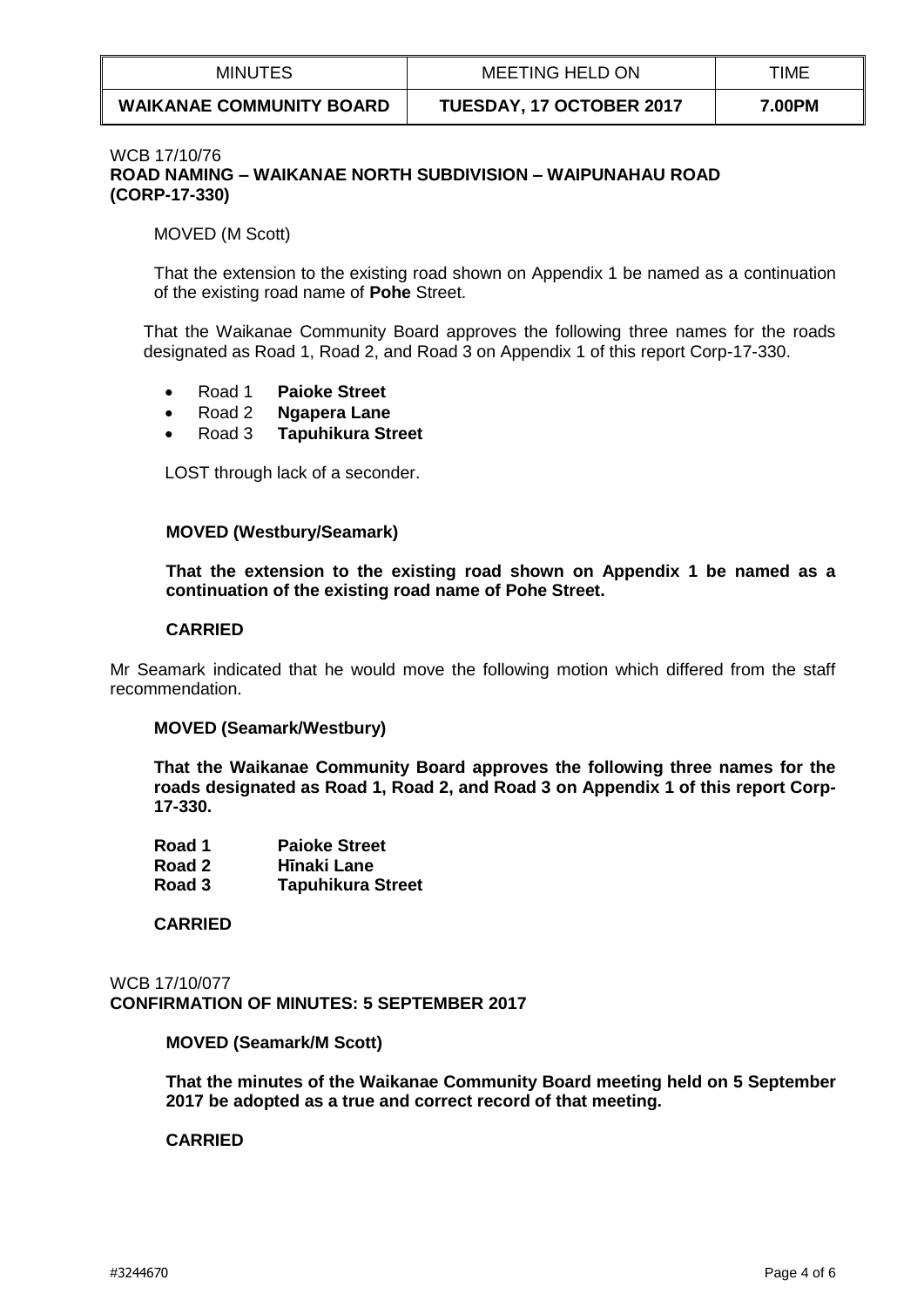| MINUTES                         | MEETING HELD ON                 | TIME   |
|---------------------------------|---------------------------------|--------|
| <b>WAIKANAE COMMUNITY BOARD</b> | <b>TUESDAY, 17 OCTOBER 2017</b> | 7.00PM |

## WCB 17/10/088 **MATTERS UNDER ACTION**

#### Review of the Pharazyn Reserve Management Plan

There was discussion about a previous report (CS-17-211) and resolution from the 13 June 2017 meeting in which the Board recommended to the Council that the Kapiti Radio Yacht Club be advised that its use of the Pharazyn Reserve ponds must cease by 31 March 2018. The Board acknowledged the Club should be allowed to use the reserve ponds for one further month, to enable the Morgan Black Regatta Event (an international event) to take place 18-21 April 2018.

## **MOVED (Prvanov/M Scott)**

**That the Waikanae Community Board recommends to the Council that the Kapiti Radio Yacht Club be advised that its use of the Pharazyn Reserve ponds can continue until 30 April 2018, but must cease after that date.**

## **CARRIED**

Emergency Rail Crossing Remove from matters under action.

Updates on the Expressway Mr Begovich was going to talk to NZTA in regards to the sealing of part of the expressway.

#### Weggery Reserve – No dog leash signs

Council staff to follow up on when this review would be started.

#### Seat for Dr Clive Cameron

Costs have been provided for this seat. The plaque will cost \$450 plus GST and the seat will cost \$300 plus GST.

The Board agreed that the Parks and Reserves team would be able to find a suitable place to put this seat.

## **MOVED (M Scott/Westbury)**

## **That the Waikanae Community Board funds the cost of the plaque for Dr Clive Cameron from the Waikanae Promotions Fund.**

## **CARRIED**

There were also discussions around the trolley that was being made for the Piano in Mahara Place; this would be discussed off line.

Future Waikanae Beach Vision and Action Plan There will be a presentation at the 28 November 2017 meeting.

## **Signage**

Mrs Prvanov has spoken to Council staff about getting the two signs erected at each end of Waikanae. The Board discussed the process around this, what designs could be used, and the options of using the previous design of the sign.